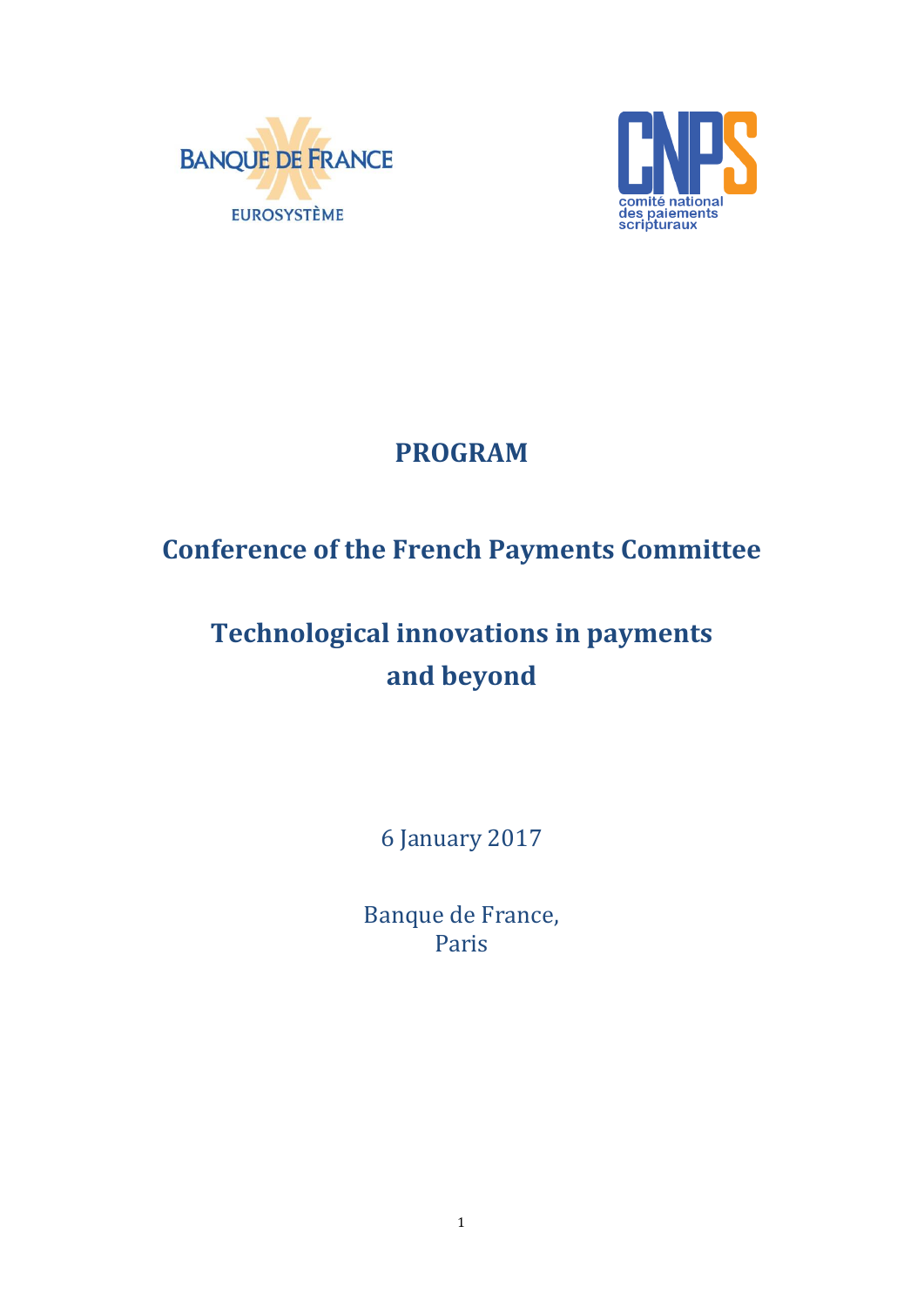### **Morning session**

| 8:30  | <b>Registration and welcome coffee</b>                                                                   |
|-------|----------------------------------------------------------------------------------------------------------|
| 9:15  | <b>Opening keynote speech</b>                                                                            |
|       | François Villeroy de Galhau, Governor, Banque de France                                                  |
|       | Theme I: technological innovations in the financial sector                                               |
| 9:30  | Panel discussion: technological innovations in payments                                                  |
|       | Moderator: Alain Lefeuvre, Head of Digitalization of financial flows, Groupe Rocher                      |
|       | <b>Bernard Cohen-Hadad, CGPME-UAPME (French and European SMEs Associations)</b>                          |
|       | Bill Gajda, Senior Vice President, Global Head of Strategic Partnerships & Innovation,<br>Visa Inc.      |
|       | Nicolas Levi, Director Mobile Payments and Financial Services Marketing, Orange                          |
|       | Frédéric Mazurier, CEO, Market Pay (Carrefour Group)                                                     |
|       | Nathalie Oestmann, Director, Head of Samsung Pay Europe                                                  |
|       | Q & A                                                                                                    |
| 10:45 | <b>Coffee break</b>                                                                                      |
|       |                                                                                                          |
| 11:00 | Panel discussion: technological innovations in other financial services                                  |
|       | Moderator: Ivan Odonnat, Deputy Director General Financial Stability and Operations,<br>Banque de France |
|       | Joëlle Durieux, Managing Director, Finance Innovation                                                    |
|       | José Manuel González-Páramo, Executive Board Director, BBVA                                              |
|       | Verena Ross, Executive Director, ESMA                                                                    |
|       | Angus Scott, Director Product Strategy and Innovation, Euroclear                                         |
|       | Q & A                                                                                                    |
| 12:15 | Closing keynote speech of the session: the ERPB as innovation catalyst                                   |
|       | Yves Mersch, Board member of the ECB, ERPB Chairman                                                      |
| 12:30 | <b>Lunch break</b>                                                                                       |